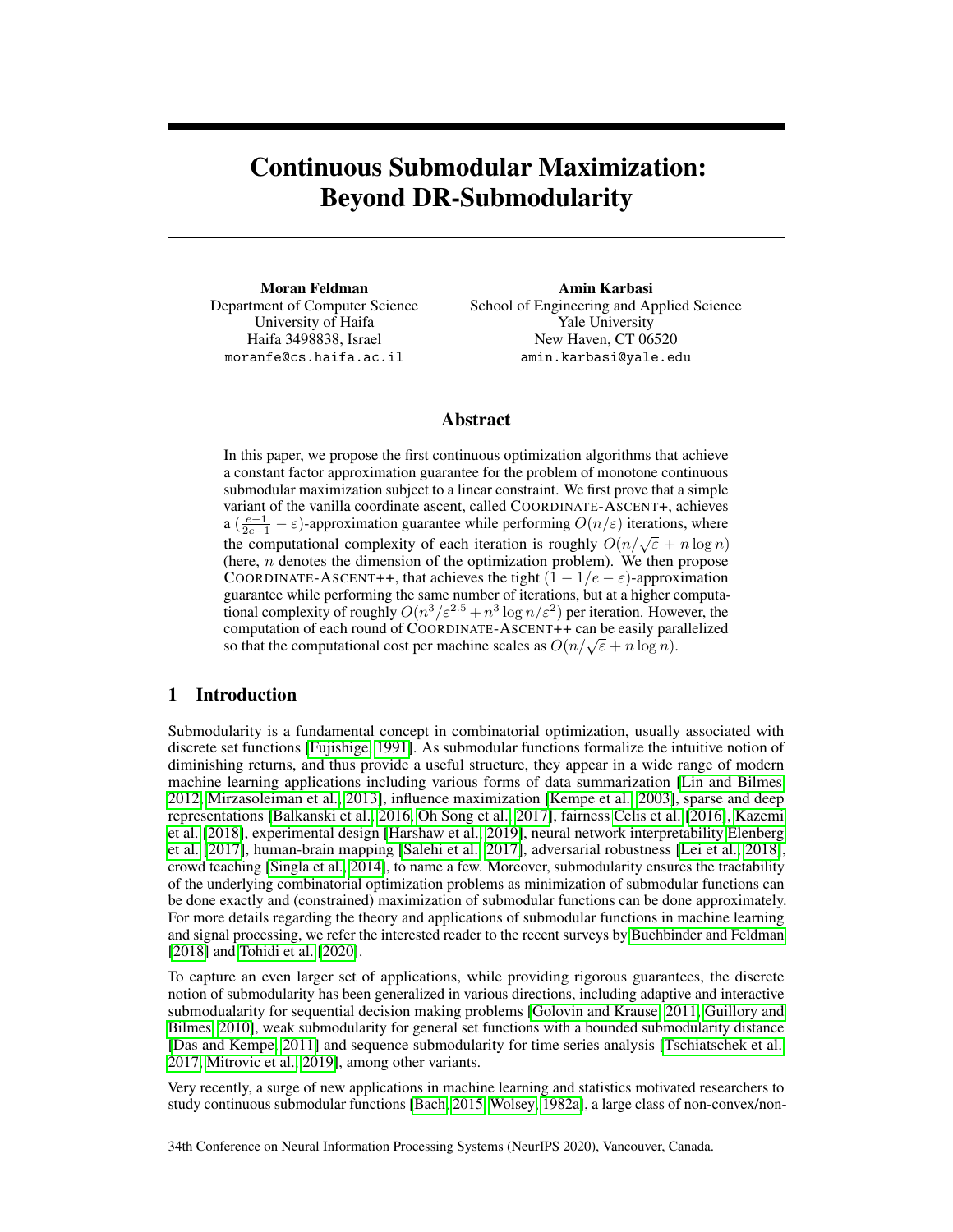concave functions, which may be optimized efficiently. In particular, it has been shown that continuous submodular minimization can be done exactly [Bach](#page-9-0) [\[2015\]](#page-9-0). In contrast, for continuous submodular maximization, it is usually assumed that the continuous function is not only submodular, but also has the extra condition of diminishing returns. Such functions are usually called continuous DRsubmodular [\[Bian et al., 2017b\]](#page-9-0). We should highlight that even though in the discrete domain, submodularity and diminishing returns are equivalent; in the continuous domain, the diminishing returns condition implies continuous submodularity, but not vice versa.

In this paper, we propose the first algorithms that achieve constant factor approximation guarantees for the maximization of a monotone continuous submodular function subject to a linear constraint. More specifically, our contributions can be summarized as follows:

- We develop a variant of the coordinate ascent algorithm, called COORDINATE-ASCENT+, that achieves a  $\left(\frac{e-1}{2e-1} - \varepsilon\right)$ -approximation guarantee while performing  $O(n/\epsilon)$  iterations, where the computational complexity of each iteration is  $O(n\sqrt{B/\varepsilon} + n\log n)$ . Here, n and B denote the dimension of the optimization problem and the  $\ell_1$  radius of the constraint set, respectively.
- We then develop COORDINATE-ASCENT++, that achieves the tight  $(1 1/e \varepsilon)$  approximation guarantee while performing  $O(n/\epsilon)$  iterations, where the computational complexity mation guarantee while performing  $O(n/\epsilon)$  iterations, where the complete complexity<br>of each iteration is  $O(n^3\sqrt{B}/\varepsilon^{2.5}+n^3\log n/\varepsilon^2)$ . Moreover, COORDINATE-ASCENT++ can be easily parallelized so that the computational complexity per machine in each round scales as  $O(n\sqrt{B/\epsilon} + n\log n)$ .

Notably, to establish these results, we do not assume that the continuous submodular function satisfies the diminishing returns condition.

#### 1.1 Related Work

Continuous submodular functions naturally arise in many machine learning applications such as Adwords for e-commerce and advertising [\[Mehta et al., 2007,](#page-11-0) [Devanur and Jain, 2012\]](#page-10-0), influence and revenue maximization [\[Bian et al., 2017b\]](#page-9-0), robust budget allocation [\[Staib and Jegelka, 2017\]](#page-12-0), multi-resolution data summarization [\[Bian et al., 2017b\]](#page-9-0), learning assignments [\[Golovin et al., 2014\]](#page-10-0), experimental design [\[Chen et al., 2018b\]](#page-10-0), and MAP inference for determinantal point processes [\[Gillenwater et al., 2012, Hassani et al., 2019\]](#page-10-0). Continuous submodular functions have also been studied in statistics as negative log-densities of probability distributions. These distributions are referred to as multivariate totally positive of order 2 (MTP2) [\[Fallat et al., 2017\]](#page-10-0) and classical examples are the multivariate logistic, Gamma and  $F$  distributions, as well as characteristic roots of random Wishart matrices [\[Karlin and Rinott, 1980\]](#page-11-0).

The focus of the current work is to study continuous submodular maximization. Almost all the existing works in this area consider a proper subclass of continuous submodular functions, called continuous DR-submodular, which satisfy diminishing returns conditions. In particular, when first order information (i.e., exact or stochastic gradients) is available [Hassani et al.](#page-10-0) [\[2017\]](#page-10-0) showed that (stochastic) gradient ascent achieves  $1/2$ -approximation guarantee for monotone continuous DRsubmodular functions subject to a general convex body constraint.<sup>1</sup> Interestingly, one can achieve the tight approximation guarantee of  $1 - 1/e$  by using conditional gradient methods [\[Bian et al.,](#page-9-0) [2017b\]](#page-9-0) or its efficient stochastic variants [\[Mokhtari et al., 2018a, Karbasi et al., 2019,](#page-11-0) [Zhang et al.,](#page-12-0) [2020\]](#page-12-0). A simple variant of the conditional gradient methods can also be applied to non-monotone DRsubmodular functions, which results in a  $1/e$ -approximation guarantee [\[Bian et al., 2017a,](#page-9-0) [Mokhtari](#page-11-0) [et al., 2018c,](#page-11-0) [Hassani et al., 2019\]](#page-10-0). The only work, we are aware of, that goes beyond the above line of work, and considers also non-DR continuous submodular functions is a recent work by [Niazadeh](#page-11-0) [et al.](#page-11-0)  $[2018]$ , which developed a polynomial time algorithm with a tight  $1/2$ -approximation guarantee for the problem of continuous submodular maximization subject to a box constraint.

Discrete and continuous submodular maximization problems are inherently related to one another through the multilinear extension [\[Calinescu et al., 2011a\]](#page-9-0). Indeed, maximization of the multilinear extension (along with a subsequent rounding) has led to the best theoretical results in many settings,

<sup>&</sup>lt;sup>1</sup>We note that the result of [Hassani et al.](#page-10-0) [\[2017\]](#page-10-0) can be viewed as an adaptation of an algorithm designed by [Chekuri et al.](#page-9-0) [\[2011\]](#page-9-0) for multilinear extensions of discrete monotone submodular functions.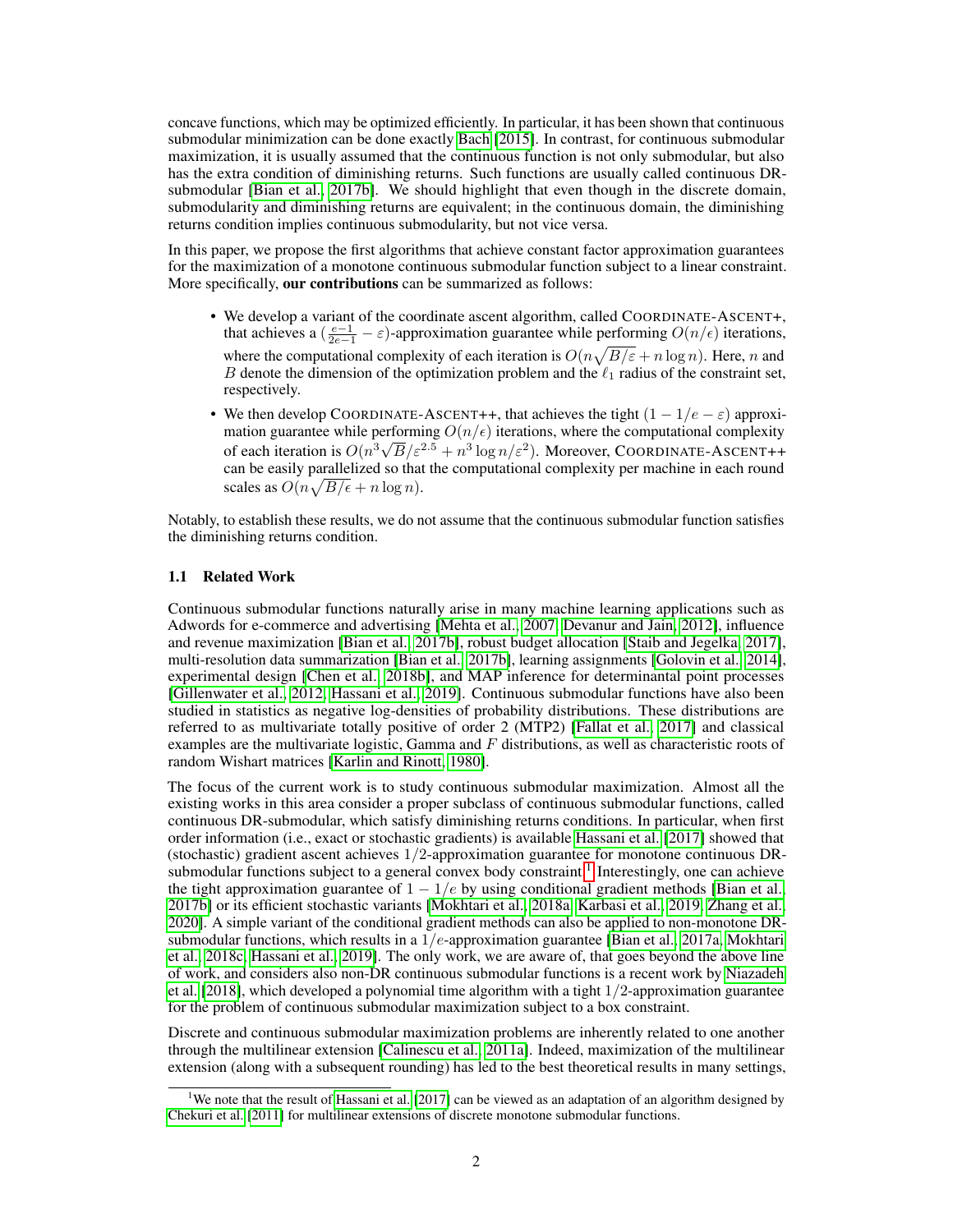including submodular maximization subject to various complex constraints [\[Feldman et al., 2011,](#page-10-0) [Chekuri et al., 2014, Buchbinder and Feldman, 2019\]](#page-9-0), online and bandit submodular maximization [\[Zhang et al., 2019,](#page-12-0) [Chen et al., 2018a\]](#page-10-0), decentralized solution [\[Mokhtari et al., 2018b,](#page-11-0) [Xie et al.,](#page-12-0) [2019\]](#page-12-0), and algorithms with low adaptivity complexity [Chekuri and Quanrud](#page-9-0) [\[2019\]](#page-9-0), [Balkanski et al.](#page-9-0) [\[2019\]](#page-10-0), [Chen et al.](#page-10-0) [2019], [Ene et al.](#page-10-0) [2019].

Remark: [Soma and Yoshida](#page-12-0) [\[2018\]](#page-12-0) considered the closely related problem of maximizing a non-DR submodular function subject to a cardinality constraint over the integer lattice. In principle, any algorithm for their setting can be applied to our setting using a reduction at the cost of a small decrease in the approximation guarantee and some increase in the time complexity.<sup>2</sup> However, an error was recently found in the analysis of the algorithm of [\[Soma and Yoshida, 2018\]](#page-12-0), and therefore, this algorithm cannot currently be used to get an algorithm for our setting via the above mentioned reduction. It is likely that the algorithm of [\[Soma and Yoshida, 2018\]](#page-12-0) can be fixed by introducing an enumeration step similar to the one we describe in Section [5,](#page-6-0) but such a modification will significantly increase the time complexity of their algorithm. In Appendix A in the supplementary material we give the reduction from our settings to the setting of [\[Soma and Yoshida, 2018\]](#page-12-0) and also describe the error that was found in the algorithm of [\[Soma and Yoshida, 2018\]](#page-12-0).

#### 2 Preliminaries and Problem Formulation

We first recall a few standard definitions regarding submodular functions. Even though submodularity is mostly considered in the discrete domain, the notion can be naturally extended to arbitrary lattices [\[Fujishige, 1991\]](#page-10-0). To this end, let us consider a subset of  $\mathbb{R}^d_+$  of the form  $\mathcal{X} = \prod_{i=1}^d \mathcal{X}_i$  where each  $\mathcal{X}_i$  is a compact subset of  $\mathbb{R}_+$ . A function  $F: \mathcal{X} \to \mathbb{R}_+$  is *submodular* [\[Wolsey, 1982b\]](#page-12-0) if for all  $(\mathbf{x}, \mathbf{y}) \in \mathcal{X} \times \mathcal{X}$ , we have

$$
F(\mathbf{x}) + F(\mathbf{y}) \ge F(\mathbf{x} \vee \mathbf{y}) + F(\mathbf{x} \wedge \mathbf{y}) ,
$$

where  $\mathbf{x} \lor \mathbf{y} \doteq \max(\mathbf{x}, \mathbf{y})$  (component-wise) and  $\mathbf{x} \land \mathbf{y} \doteq \min(\mathbf{x}, \mathbf{y})$  (component-wise). A submodular function is monotone if for any  $x, y \in \mathcal{X}$  such that  $x \leq y$ , we have  $F(x) \leq F(y)$  (here, by  $x \leq y$  we mean that every element of x is less than that of y). The above definition includes the discrete notion of submodularity over a set by restricting each  $\mathcal{X}_i$  to  $\{0,1\}$ . In this paper, we mainly consider *continuous submodular* functions, where each  $\mathcal{X}_i$  is a closed interval in  $\mathbb{R}_+$ . When F is twice differentiable, a continuous function is submodular if and only if all cross-second-derivatives are non-positive [\[Bach, 2015\]](#page-9-0), i.e.,

$$
\forall i \neq j, \forall \mathbf{x} \in \mathcal{X}, \ \frac{\partial^2 F(\mathbf{x})}{\partial x_i \partial x_j} \leq 0 \ .
$$

Thus, continuous submodular functions can be convex (e.g.,  $F(\mathbf{x}) = \sum_{i,j} \phi_{i,j} (x_i - x_j)$  for  $\phi_{i,j}$ convex), concave (e.g.,  $F(\mathbf{x}) = g(\sum_{i=1}^{n} \lambda_i x_i)$  for g concave and  $\lambda_i$ 's non-negative), and neither (e.g., quadratic program  $F(\mathbf{x}) = \mathbf{x}^T H \mathbf{x}$  where all off-diagonal elements of H are non-positive).

A proper subclass of continuous submodular functions are called *DR-submodular* [\[Bian et al., 2017b,](#page-9-0) [Soma and Yoshida, 2015\]](#page-11-0) if for all  $x, y \in \mathcal{X}$  such that  $x \leq y$ , standard basis vector  $e_i \in \mathbb{R}_+^n$ <br>and a non-negative number  $z \in \mathbb{R}_+$  such that  $ze_i + x \in \mathcal{X}$  and  $ze_i + y \in \mathcal{X}$ , it holds that  $F(z\mathbf{e}_i + \mathbf{x}) - F(\mathbf{x}) \ge F(z\mathbf{e}_i + \mathbf{y}) - F(\mathbf{y})^3$  One can easily verify that for a differentiable DRsubmodular function the gradient is an antitone mapping, i.e., for all  $x, y \in \mathcal{X}$  such that  $x \leq y$  we have  $\nabla F(\mathbf{x})$   $> \nabla F(\mathbf{y})$  [\[Bian et al., 2017b\]](#page-9-0). An important example of a DR-submodular function is the multilinear extension [\[Calinescu et al., 2011b\]](#page-9-0). Maybe the simplest example of a continuous submodular function that is not DR-submodular is the quadratic function  $F(x) = x^T H x + h^T x + b$ where only the off-diagonal entries of  $H$  are non-positive (and there is no restrictions on the diagonal entries). Moreover, as we mentioned in the introduction, continuous submodular functions naturally arise as the negative log-densities of probability distributions. For instance, a distribution p on  $\mathcal X$ is called MTP2 if  $p(x)p(y) \leq p(x \vee y)p(x \wedge y)$  for all  $x, y \in \mathcal{X} \subseteq \mathbb{R}$ . MTP2 implies positive association between random variables. As an example, a multivariat Gaussian distibution is MTP2

 $2$ The reduction between the two settings is a bit subtle, and we would like to thank an anonymous referee for suggesting its crux idea to us.

 ${}^{3}$ It is well-known that (non-DR) continuous submodularity is equivalent to requiring this inequality to hold whenever the vectors **x** and **y** also obey  $x_i = y_i$ .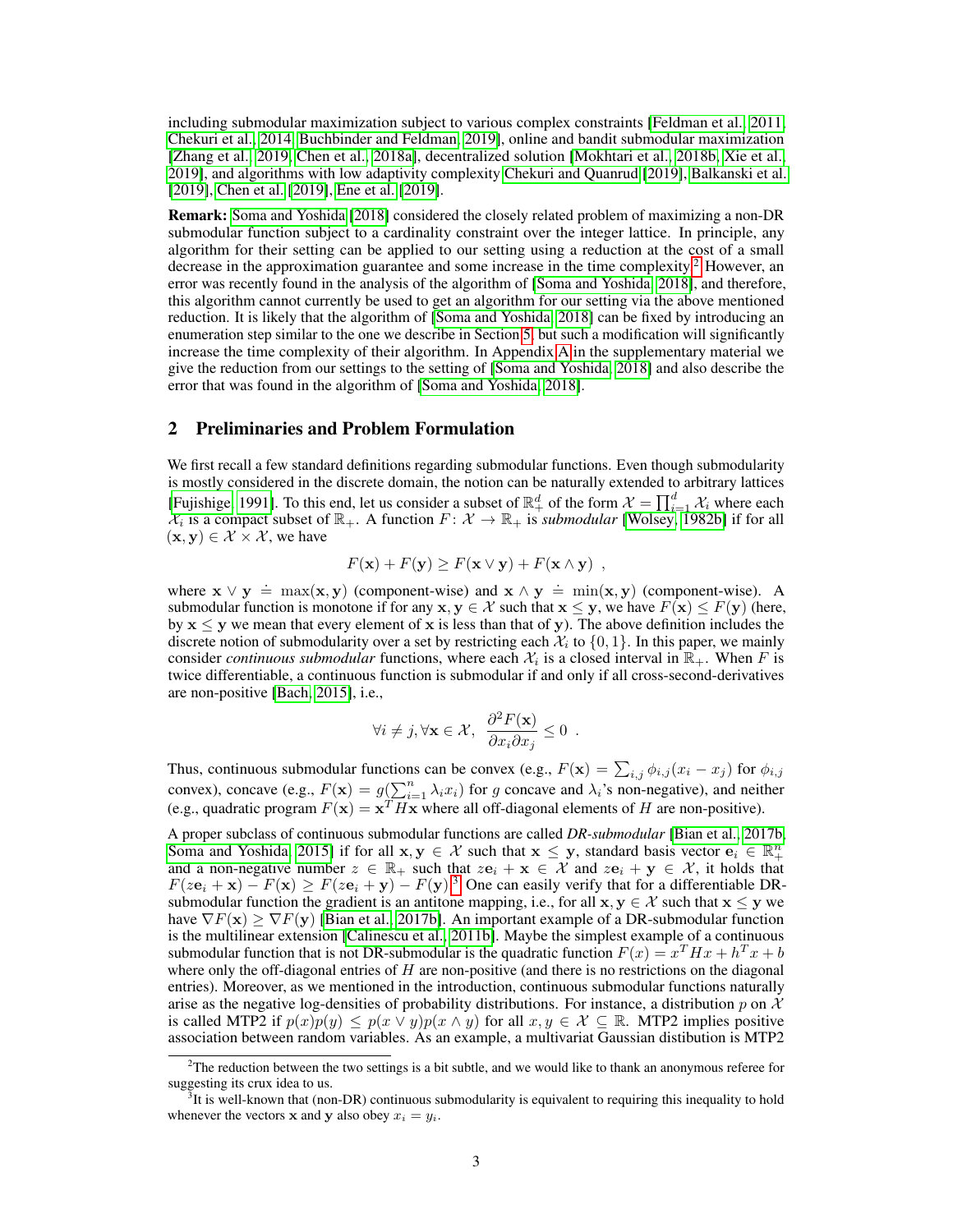<span id="page-3-0"></span>if an only if its inverse covariance matrix has non-positive off-diagonal entries. Therefore, finding the the most likely configuration in this setting amounts to maximizing a continuous submodular function.

The definition of DR-submodular functions implies that decreasing coordinates of a vector affects the contribution of these coordinates to the value of the vector in at most a proportional way. More formally, if x and y are two vectors such that  $x, x + y \in \mathcal{X}$ , then for every real value  $c \in [0, 1]$  it holds that  $F(x + cy) > F(x) + c[F(x + y) - F(x)]$ . This property is very helpful in algorithms designed for DR-submodular functions since it allows one to lower bound the increase in the value of a given solution x when some coordinate i of x is increased even when the increase does not make  $x_i$ as large as the value of coordinate  $i$  in some optimal solution. For (non-DR) continuous submodular functions this cannot be done, and thus, a coordinate whose value cannot be increased to match its value in some optimal solution (due to the constraint and incorrect decisions already made by the algorithm) is basically useless for the algorithm; rendering the design of algorithms for (non-DR) continuous submodular functions much more challenging than for DR-submodular functions.

In this paper, we consider the following fundamental optimization problem

$$
\max_{\mathbf{x} \in \mathcal{X}} F(\mathbf{x}) \text{ subject to } \|\mathbf{x}\|_1 \leq B,
$$
\n(1)

where  $F$  is a non-negative monotone continuous submodular function. Without loss of generality, we assume that each closed interval  $\mathcal{X}_i$  is of the form  $[0, u_i]$  since otherwise for  $\mathcal{X}_i = [a_i, a_i + u_i]$ we can always define a corresponding continuous submodular function  $G(\mathbf{x}) = F(\mathbf{x} + \mathbf{a})$ , where  $a = [a_1, \ldots, a_n]$ . Similarly, we assume w.l.o.g., that  $u_i \leq B$  for every coordinate i. We also assume that F is L-smooth, meaning that  $\|\nabla F(\mathbf{x}) - \nabla F(\mathbf{y})\|_2 \le L \|\mathbf{x} - \mathbf{y}\|_2$  for some  $L \ge 0$  and for all  $x, y \in \mathcal{X}$ . Finally, note that replacing a linear constraint of the form  $\sum_{i=1}^{n} w_i x_i \le B$  (where  $w_i > 0$ ) with  $||\mathbf{x}||_1 \leq B$  does not change the nature of the problem. In this case, we can simply define a corresponding function  $G(\mathbf{x}) = F\left(\sum_{i=1}^n x_i \mathbf{e}_i/w_i\right)$  and solve Problem (1). This change of course changes L by a factor of  $W = \min_{1 \leq i \leq n} w_i$ . Prior to our work, no constant approximation guarantee was known for Problem (1).

## 3 Plain Coordinate Ascent

In this section we present our plain coordinate ascent algorithm and analyze its guarantee. Our algorithm uses as a black box an algorithm for a one dimensional optimization problem whose properties are summarized by the following proposition. We include the proof of this proposition in Appendix B in the supplementary material.

**Proposition 3.1.** *Given a point*  $\mathbf{x} \in [\mathbf{0}, \mathbf{u}]$ *, a coordinate*  $i \in [n]$ *, bounds*  $0 < a \leq b \leq u_i - x_i$  *and a* positive parameter  $\varepsilon \in (0,1)$  there is a polynomial time algorithm that runs in  $O(\sqrt{B/\varepsilon} + \log(\varepsilon/a))$ *time and returns a value*  $y \in [a, b]$  *maximizing the ratio*  $F(x + ye_i)/y$  *up to an additive error of*  $\varepsilon L$ *.* 

Using the algorithm whose existence is guaranteed by the last proposition, we can now formally state our coordinate ascent algorithm as Algorithm [1.](#page-4-0) This algorithm gets a quality control parameter  $\varepsilon \in (0, \frac{1}{4}).$ 

We begin the analysis of Algorithm [1](#page-4-0) with the following observation that bounds its time complexity. The proof of this observation and some other proofs appearing later in this paper have been moved to Appendix D in the supplementary material due to space constraints. In a nutshell, the observation holds since each iteration of the main loop of Algorithm [1](#page-4-0) producees progress in at least one of three ways: making  $x_j = u_j$  for some coordinate j, making  $||\mathbf{x}||_1$  as large as B, or increasing  $||\mathbf{x}||_1$  by at least  $\delta$ .

**Observation 3.2.** *The main loop of Algorithm [1](#page-4-0) makes at most*  $O(n/\varepsilon)$  *iterations, each running in*  $O(n\sqrt{B/\varepsilon}+n\log n)$  *time. Thus, the entire algorithm runs in*  $O(n^2\sqrt{B/\varepsilon}^{1.5}+n^2\log n/\varepsilon)$  *time.* 

Fix now some feasible solution  $y \in [0, u]$ . Intuitively, we say that an iteration of the main loop of Algorithm [1](#page-4-0) is *good* (with respect to y) if, at the beginning of the iteration, the algorithm still has the option to increase each coordinate of  $x$  to be equal to the corresponding coordinate of  $y$ , and this does not violate the constraint (if a coordinate of  $x$  is already larger than the corresponding coordinate of y that is fine as well). Formally, an iteration is good if the inequality  $y_i - x_i \le d'_i$  was true in this iteration for every coordinate  $i \in C$  (before the vector x was updated at the end of the iteration). Let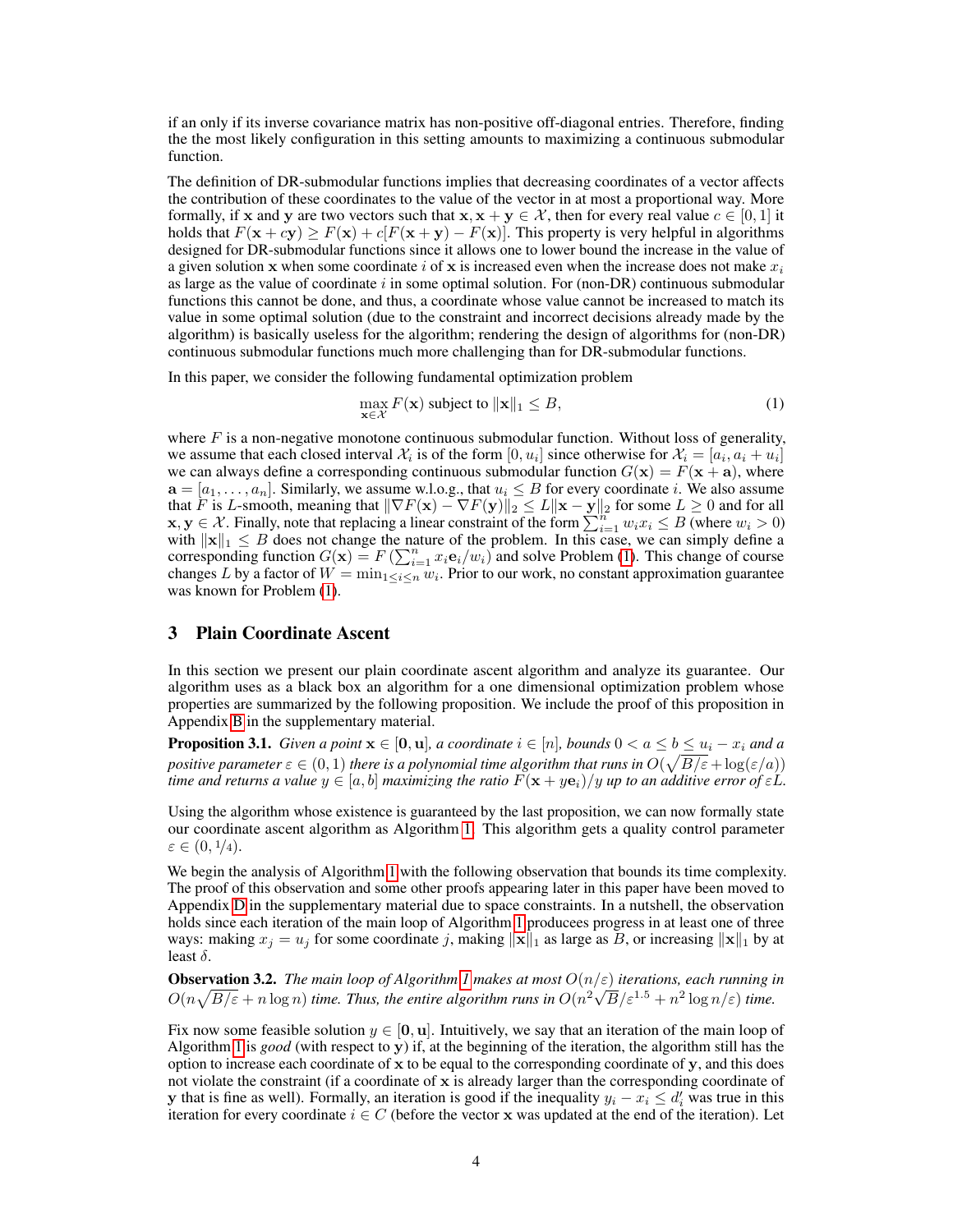<span id="page-4-0"></span>Algorithm 1: COORDINATE-ASCENT  $(\varepsilon)$ 

1 Let  $\mathbf{x} \leftarrow \mathbf{0}$  and  $\delta \leftarrow \varepsilon B/n$ . 2 while  $\Vert \mathbf{x} \Vert_1 \leq B$  do 3 Let  $C \subseteq [n]$  be the set of coordinates  $i \in [n]$  for which  $x_i < u_i$  (i.e., these coordinates can be increased in x to some positive extent without violating feasibility). 4 **for** *every*  $i \in C$  **do**  $\mathfrak{g}$  Let  $d_i'$  be the maximum amount by which  $x_i$  can be increased without violating feasibility. Formally,  $d_i' = \min\{u_i - x_i, B - ||\mathbf{x}||_1\}.$ 6 Use the algorithm suggested by Proposition [3.1](#page-3-0) to find a value  $d_i \in [\min\{d'_i, \delta\}, d'_i]$ maximizing  $\frac{F(\mathbf{x}+d_i\mathbf{e}_i)-F(\mathbf{x})}{d_i}$  up to an additive error of  $\varepsilon L$ . 7 Let j be the coordinate of C maximizing  $\frac{F(x+d_j{\bf e}_j)-F({\bf x})}{d_j}$ , and update  ${\bf x} \leftarrow {\bf x} + d_j{\bf e}_j$ . <sup>8</sup> return x.

 $\ell$  denote the number of good iterations of the main loop of Algorithm 1, and let us denote by  $\mathbf{x}^{(h)}$  the value of x after h iterations for every  $0 \le h \le \ell$ . Using this notation, we can now state and prove the following lemma, which provides a lower bound on the value of x after any number of (good) iterations of Algorithm 1.

**Lemma 3.3.** For every vector  $y \in [0, u]$  and integer  $0 \leq h \leq \ell$ ,  $F(x^{(h)}) \geq (1$  $e^{-\|\mathbf{x}^{(h)}\|_1/(\|y\|_1+\varepsilon B)})\cdot F(\mathbf{y})-\|\mathbf{x}^{(h)}\|_1\cdot\varepsilon L.$ 

*Proof.* We prove the lemma by induction on h. For  $h = 0$ ,  $\|\mathbf{x}^{(h)}\|_1 = 0$ , and the lemma follows from the non-negativity of F. Thus, it remains to prove the lemma for some  $h > 0$  given that it holds for  $h-1$ . From this point on we restrict our attention to iteration number h of Algorithm 1, and thus, when we refer to variables such as C and  $d_i$ , these variables should be understood as taking the values they are assigned in this iteration. Given this assumption, for every  $i \in C$ , let us now define a value  $o_i$  that is closest to  $y_i - x_i^{(h-1)}$  among all the values in the range to which  $d_i$  can belong. Formally,

$$
o_i = \min\{\max\{y_i - x_i^{(h-1)}, \min\{\delta, d_i'\}\}, d_i' = \max\{y_i - x_i^{(h-1)}, \min\{\delta, d_i'\}\} \quad \forall i \in C
$$

where the equality holds since the fact that the iteration we consider is a good iteration implies  $y_i - x_i^{(h-1)} \le d_i'$ . Since  $o_i$  is a valid choice for  $d_i$ , we get by the definition of  $d_i$  that

$$
\frac{F(\mathbf{x}^{(h-1)} + d_i \mathbf{e}_i) - F(\mathbf{x}^{(h-1)})}{d_i} \ge \frac{F(\mathbf{x}^{(h-1)} + o_i \mathbf{e}_i) - F(\mathbf{x}^{(h-1)})}{o_i} - \varepsilon L.
$$

Using the definition of j and the submodularity of  $F$ , the last inequality implies

$$
\frac{F(\mathbf{x}^{(h-1)} + d_j \mathbf{e}_j) - F(\mathbf{x}^{(h-1)})}{d_j} \ge \frac{\sum_{i \in C} o_i \cdot \frac{F(\mathbf{x}^{(h-1)} + d_i \mathbf{e}_i) - F(\mathbf{x}^{(h-1)})}{d_i}}{\sum_{i \in C} o_i}
$$
\n
$$
\ge \frac{\sum_{i \in C} [F(\mathbf{x}^{(h-1)} + o_i \mathbf{e}_i) - F(\mathbf{x}^{(h-1)})]}{\sum_{i \in C} o_i} - \varepsilon L \ge \frac{F(\mathbf{x}^{(h-1)} + \sum_{i \in C} o_i \mathbf{e}_i) - F(\mathbf{x}^{(h-1)})}{\sum_{i \in C} o_i} - \varepsilon L.
$$
\n(2)

To understand the rightmost side of the last inequality, we need the following two bounds.

$$
\sum_{i \in C} o_i \le \sum_{i \in C} \max\{y_i, \delta\} \le \sum_{i \in C} y_i + n\delta \le ||\mathbf{y}||_1 + \varepsilon B,
$$

and

$$
\mathbf{x}^{(h-1)} + \sum_{i \in C} o_i \mathbf{e}_i \ge \mathbf{x}^{(h-1)} + \sum_{i \in C} (y_i - x_i^{(h-1)}) \mathbf{e}_i \ge \mathbf{y} .
$$

Plugging these bounds into Inequality  $(2)$ , and using the monotonicity of F, we get

$$
\frac{F(\mathbf{x}^{(h-1)} + d_j \mathbf{e}_j) - F(\mathbf{x}^{(h-1)})}{d_j} \ge \frac{F(\mathbf{y}) - F(\mathbf{x}^{(h-1)})}{\|\mathbf{y}\|_1 + \varepsilon B} - \varepsilon L.
$$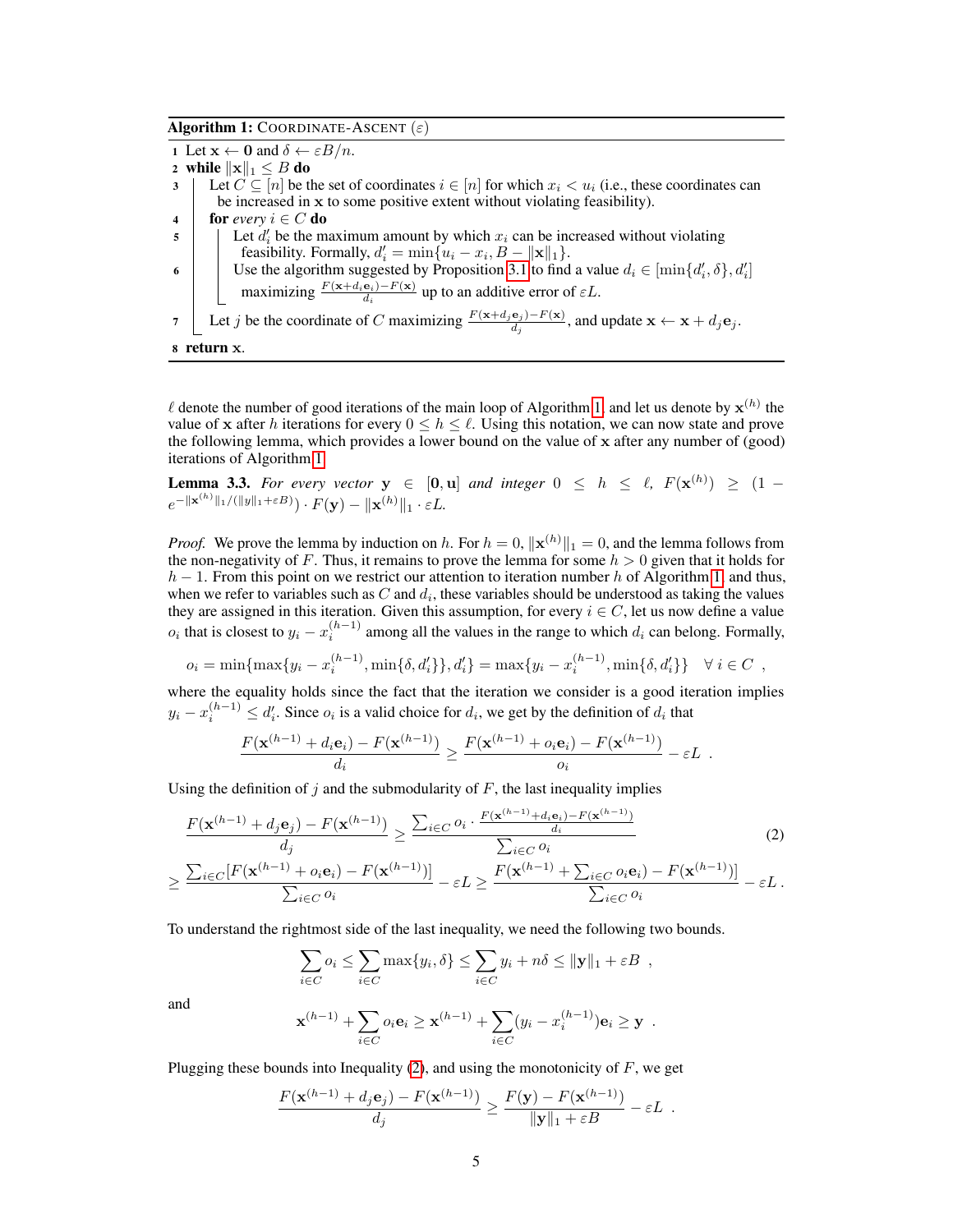<span id="page-5-0"></span>Since  $\mathbf{x}^{(h)} = \mathbf{x}^{(h-1)} + d_j \mathbf{e}_j$ , the last inequality now yields the following lower bound on  $F(\mathbf{x}^{(h)})$ .

$$
F(\mathbf{x}^{(h)}) \ge F(\mathbf{x}^{(h-1)}) + \frac{d_j}{\|\mathbf{y}\|_1 + \varepsilon B} \cdot [F(\mathbf{y}) - F(\mathbf{x}^{(h-1)})] - \varepsilon L d_j
$$
  
\n
$$
\ge \left(1 - \frac{d_j}{\|\mathbf{y}\|_1 + \varepsilon B}\right) \cdot F(\mathbf{x}^{(h-1)}) + \frac{d_j}{\|\mathbf{y}\|_1 + \varepsilon B} \cdot F(\mathbf{y}) - \varepsilon L d_j.
$$

Finally, plugging into the last inequality the lower bound on  $F(\mathbf{x}^{(h-1)})$  given by the induction hypothesis, we get

$$
F(\mathbf{x}^{(h)}) \geq \left(1 - \frac{d_j}{\|\mathbf{y}\|_1 + \varepsilon B}\right) \cdot \left\{ (1 - e^{-\|\mathbf{x}^{(h-1)}\|_1 / (\|\mathbf{y}\|_1 + \varepsilon B)}) \cdot F(\mathbf{y}) - \|\mathbf{x}^{(h-1)}\|_1 \cdot \varepsilon L \right\}
$$
  
+ 
$$
\frac{d_j}{\|\mathbf{y}\|_1 + \varepsilon B} \cdot F(\mathbf{y}) - \varepsilon L d_j
$$
  

$$
\geq \left(1 - e^{-(\|\mathbf{x}^{(h-1)}\|_1 + d_j) / (\|\mathbf{y}\|_1 + \varepsilon B)}) \cdot F(\mathbf{y}) - (\|\mathbf{x}^{(h-1)}\|_1 + d_j) \cdot \varepsilon L
$$
  
= 
$$
\left(1 - e^{-\|\mathbf{x}^{(h)}\|_1 / (\|\mathbf{y}\|_1 + \varepsilon B)}) \cdot F(\mathbf{y}) - \|\mathbf{x}^{(h)}\|_1 \cdot \varepsilon L . \square
$$

Our next objective is to get an approximation guarantee for Algorithm [1](#page-4-0) based on the last lemma. Such a guarantee appears below as Corollary 3.5. However, to prove it we also need the following observation, which shows that lower bounding the value of  $F(x)$  at some point during the execution of Algorithm [1](#page-4-0) implies the same bound also for the value of the final solution of the algorithm.

**Observation 3.4.** *The value of*  $F(x)$  *only increases during the execution of Algorithm [1.](#page-4-0)* 

*Proof.* The observation follows from the monotonicity of F since  $d_i$  is always non-negative.  $\Box$ 

Let opt be some optimal solution vector.

**Corollary 3.5.** Let  $\mathbf{x}_{CA}$  be the vector outputted by Algorithm [1,](#page-4-0) then  $F(\mathbf{x}_{CA}) \geq (1 - 1/e - B^{-1} \cdot \mathbf{x}_{CA})$  $\max_{i \in [n]} u_i - \varepsilon \cdot F(\text{opt}) - \varepsilon BL.$ 

The guarantee of Corollary 3.5 is close to an approximation ratio of  $1 - 1/e$  when the upper bound  $u_i$  is small compared to B for every  $i \in [n]$ . In the next two sections we describe enhanced versions of our coordinate ascent algorithm that give an approximation guarantee which is independent of this assumption. We note that, formally, the analyses of these enhanced versions are independent of Corollary 3.5. However, the machinery used to prove this corollary is reused in these analyses.

#### 4 Fast Enhanced Coordinate Ascent

In this section we describe one simple and fast way to enhance the plain coordinate ascent algorithm from Section [3,](#page-3-0) leading to the algorithm that we name COORDINATE-ASCENT+. Before describing COORDINATE-ASCENT+ itself, let us give a different formulation for the guarantee of Algorithm [1.](#page-4-0)

**Lemma 4.1.** *There is a coordinate*  $j \in [n]$  *such that the output*  $\mathbf{x}_{CA}$  *of Algorithm [1](#page-4-0) has a value of at least*  $(1 - 1/e - 2\varepsilon) \cdot F(\text{opt} - \text{opt}_i \mathbf{e}_j) - \varepsilon BL$ .

*Proof.* In this proof we use the notation from Section [3,](#page-3-0) and consider the last iteration  $\ell'$  during this execution in which there is no coordinate  $i \in [n]$  such that opt $i - x_i > d'_i$  (where  $x_i$  represents here its value at the beginning of the iteration). If  $\ell'$  is the last iteration of Algorithm [1,](#page-4-0) then all the iterations of Algorithm [1](#page-4-0) are good when we choose  $y = opt$ . Thus, for this choice of y we get  $\|\mathbf{x}^{(\ell')}\|_1 = B$ , and by Lemma [3.3](#page-4-0) the value of the output  $\mathbf{x}_{CA} = \mathbf{x}^{(\ell')}$  of Algorithm [1](#page-4-0) is at least

$$
(1 - e^{-B/(\|\text{opt}\|_1 + \varepsilon B)}) \cdot F(\text{opt}) - \varepsilon BL \ge (1 - e^{-1} - \varepsilon) \cdot F(\text{opt}) - \varepsilon BL ,
$$

where the inequality holds since  $||\text{opt}||_1 \leq B$ . This guarantee is stronger than the guarantee of the lemma (because of the monotonicity of  $F$ ), and thus, completes the proof for the current case.

Consider now the case in which iteration  $\ell'$  is not the last iteration of Algorithm [1.](#page-4-0) In this case we set j to be some coordinate in [n] for which the inequality  $opt_j - x_j^{(\ell')} > d'_j$  holds. Choosing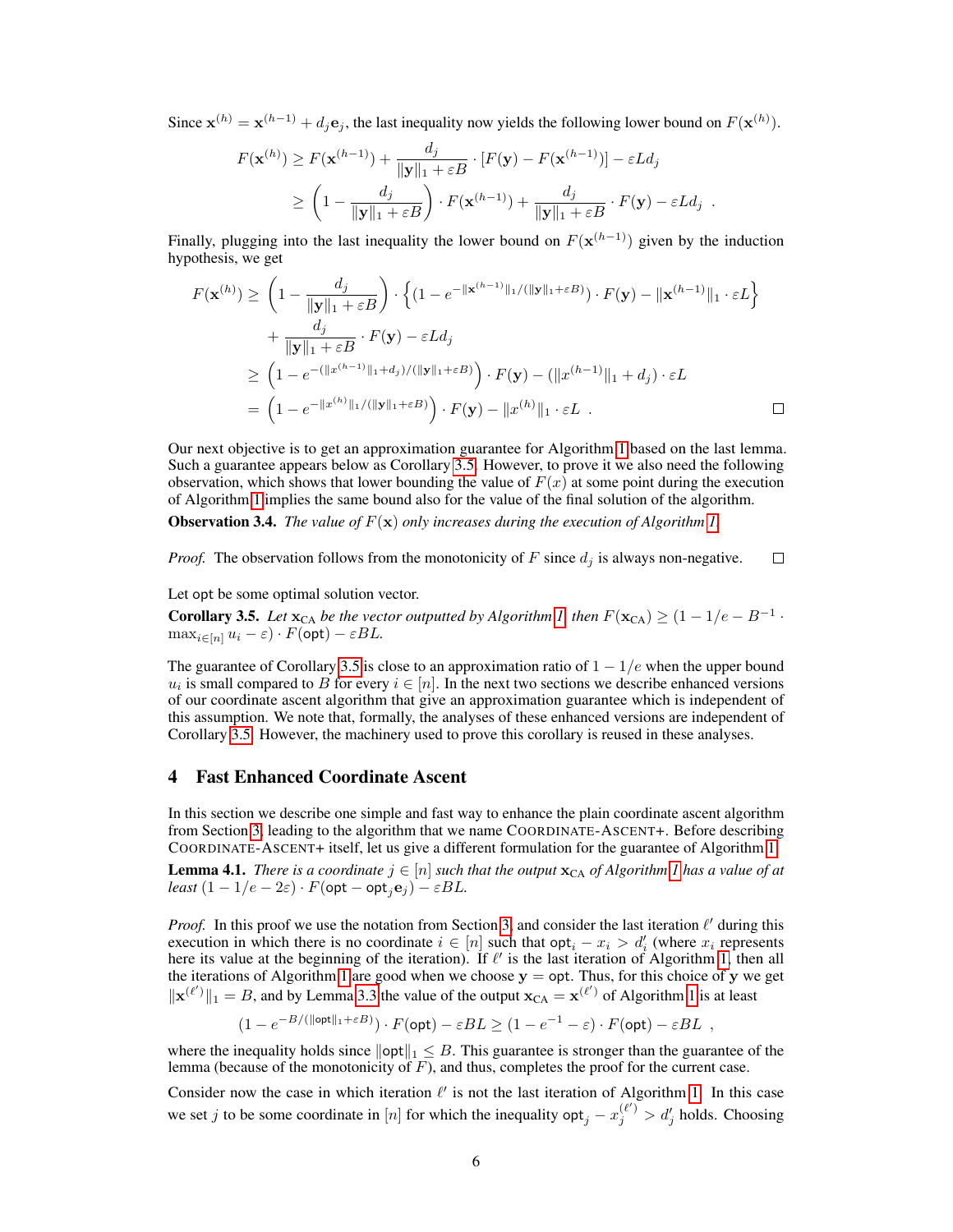<span id="page-6-0"></span> $y = opt - opt<sub>j</sub>e<sub>j</sub>$ , we get that Algorithm [1](#page-4-0) has at least  $\ell'$  good iterations. There are now two cases to consider based on the relationship between  $||y||_1$  and B. If  $||y||_1 \ge B/2$ , then Lemma [3.3](#page-4-0) and Observation [3.4](#page-5-0) imply together that the value of  $\mathbf{x}_{CA}$  is at least

$$
F(\mathbf{x}_{CA}) \ge F(\mathbf{x}^{(\ell')}) \ge (1 - e^{-(B - \mathsf{opt}_j)/(B + \varepsilon B - \mathsf{opt}_j)}) \cdot F(\mathsf{opt} - \mathsf{opt}_j \mathbf{e}_j) - \varepsilon BL
$$
  
 
$$
\ge (1 - e^{2\varepsilon - 1}) \cdot F(\mathsf{opt} - \mathsf{opt}_j \mathbf{e}_j) - \varepsilon BL \ge (1 - e^{-1} - 2\varepsilon) \cdot F(\mathsf{opt} - \mathsf{opt}_j \mathbf{e}_j) - \varepsilon BL ,
$$

where the second inequality holds since  $\|\mathbf{x}^{(\ell')}\|_1 \leq B$ , but opt $_j - x_j^{(\ell')} > d'_j = B - \|\mathbf{x}^{(\ell')}\|_1$  (the last equality holds since the inequalities  $opt_j - x_j^{(\ell')} > d'_j$  and  $u_j \ge opt_j$  exclude the possibility of  $d'_j = u_j - x_j^{(\ell')}$ ). The penultimate inequality holds since, by our assumption,  $B - opt_j \ge ||y||_1 \ge$  $\overrightarrow{B}/2$ .

It remains to consider the caes in which  $||y||_1 \leq B/2$ . In this case, for every coordinate  $i \in [n]$ we have  $y_i - x_i \le y_i \le B/2 \le B - ||\mathbf{x}||_1$  as long as  $||\mathbf{x}||_1 \le B/2$ . Thus, all the iterations of Algorithm [1](#page-4-0) are good until  $\|\mathbf{x}\|_1$  gets to a size lager than  $B/2$ ; which implies  $\|\mathbf{x}^{(\ell')}\|_1 \geq B/2$ . Hence, Lemma [3.3](#page-4-0) and Observation [3.4](#page-5-0) allow us to lower bound  $F(\mathbf{x}_{CA})$  also by

$$
F(\mathbf{x}_{CA}) \ge F(\mathbf{x}^{(\ell')}) \ge (1 - e^{-(B/2)/(B/2 + \varepsilon B)}) \cdot F(\text{opt} - \text{opt}_j \mathbf{e}_j) - \varepsilon BL
$$
  
 
$$
\ge (1 - e^{2\varepsilon - 1}) \cdot F(\text{opt} - \text{opt}_j \mathbf{e}_j) - \varepsilon BL \ge (1 - e^{-1} - 2\varepsilon) \cdot F(\text{opt} - \text{opt}_j \mathbf{e}_j) - \varepsilon BL ,
$$

where the second inequality follows from the above discussion and the inequality  $\|\mathbf{x}^{(\ell')}\|_1 \leq B$ which holds since  $\mathbf{x}^{(\ell')}$  is a feasible solution.  $\Box$ 

We are now ready to present the enhanced algorithm COORDINATE-ASCENT+, which appears as Algorithm 2. The enhancement done in this algorithm, and its analysis, is related to an algorithm of [Cohen and Katzir](#page-10-0) [\[2008\]](#page-10-0) obtaining the same approximation guarantee for the special case of discrete monotone submodular functions.

Algorithm 2: COORDINATE-ASCENT+  $(\varepsilon)$ 

- 1 Let  $x_{CA}$  be the solution produced by Algorithm [1](#page-4-0) when run with  $\varepsilon$ .
- 2 Let  $\mathbf{x}_{CA+}$  be the best solution among the  $n+1$  solutions  $\mathbf{x}_{CA}$  and  $\{u_i \cdot \mathbf{e}_i\}_{i \in [n]}$ .

 $3$  return  $x_{CA+}$ .

It is clear that the time complexity of Algorithm 2 is dominated by the time complexity of Algorithm [1.](#page-4-0) Thus, we only need to analyze the approximation ratio of Algorithm 2. This is done by the next theorem, whose proofs relies on the fact that one of the solutions checked by Algorithm 2 is  $u_i e_j$  for the coordinate  $j$  whose existence is guaranteed by Lemma [4.1.](#page-5-0)

**Theorem 4.2.** Algorithm 2 outputs a solution of value at least  $\left(\frac{e-1}{2e-1} - 2\varepsilon\right) \cdot F(OPT) - \varepsilon BL \geq$  $(0.387 - 2\varepsilon) \cdot F(OPT) - \varepsilon BL$ . It has  $O(n/\varepsilon)$  *iterations, each running in*  $O(n\sqrt{B/\varepsilon} + n \log n)$ time, which yields a time complexity of  $O(n^2\sqrt{B}/\varepsilon^{1.5}+n^2\log n/\varepsilon)$ .

## 5 Optimal Approximation Ratio

In this section we describe a more involved way to enhance the plain coordinate ascent algorithm from Section [3,](#page-3-0) which leads to the algorithm that we name COORDINATE-ASCENT++ and achieves the optimal approximation ratio of 1 - 1/e (up to some error term). This enhancement uses as a black box an algorithm for a one dimensional optimization problem whose properties are summarized by the following proposition. We include the proof of this proposition in Appendix C in the supplementary material.

**Proposition 5.1.** *Given a point*  $x \in [0, u]$ *, a coordinate*  $i \in [n]$ *, a target value*  $F(x) \leq v \leq$  $F(\mathbf{x} \vee u_i \mathbf{e}_i)$  and a positive parameter  $\varepsilon \in (0,1)$ , there is a polynomial time algorithm that runs in  $O(\log(B/\varepsilon))$  *time and returns a value*  $0 \le y \le u_i - x_i$  *such that* 

•  $F(\mathbf{x} + y\mathbf{e}_i) > v - \varepsilon L$ .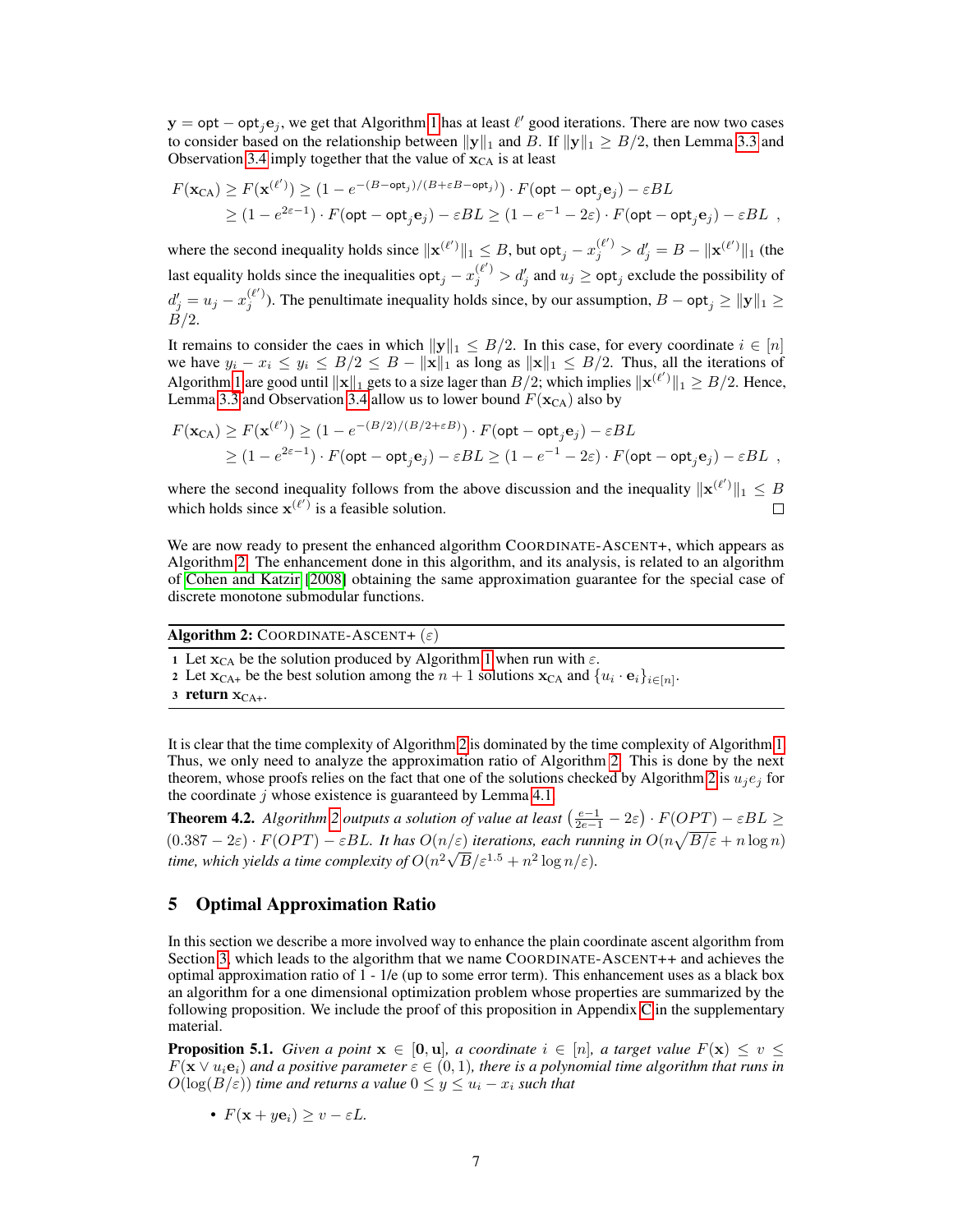• *There is no value*  $0 \le y' < y$  *such that*  $F(\mathbf{x} + y' \mathbf{e}_i) \ge v$ *.* 

<span id="page-7-0"></span>We can now give a simplified version of COORDINATE-ASCENT++, which appears as Algorithm 3. For simplicity, we assume in the description and analysis of this algorithm that  $n \geq 3$ . If this is not the case, one can simulate it by adding dummy coordinates that do not affect the value of the objective function. Algorithm 3 starts by guessing two coordinates  $h_1$  and  $h_2$  that contribute a lot of value to opt. Then it constructs a solution  $x$  with a small support using two executions of the algorithm whose existence is guaranteed by Proposition [5.1,](#page-6-0) one execution for each one of the coordinates  $h_1$  and  $h_2$ . It then completes the solution  $x$  into a full solution by executing Algorithm [1](#page-4-0) after "contracting" the coordinates  $h_1$  and  $h_2$ , i.e., modifying the objective function so that it implicitly assumes that these coordinates take the values they take in x.

#### Algorithm 3: COORDINATE-ASCENT++ (SIMPLIFIED)  $(\varepsilon)$

1 Guess the coordinate  $h_1 \in [n]$  maximizing  $F(\text{opt}_{h_1} \cdot \mathbf{e}_{h_1})$  and the coordinate  $h_2 \in [n] \setminus \{h_1\}$ other than  $h_1$  maximizing  $F(\sum_{i \in \{h_1, h_2\}} \mathsf{opt}_i \cdot \mathbf{e}_i)$ .

2 Let  $x \leftarrow 0$ .

- 3 for  $i = 1$  to 2 do
- 4 Guess a value  $v_i$  obeying

 $\max\{F(\mathbf{x}), F(\mathbf{x} + \mathsf{opt}_{h_i}\mathbf{e}_{h_i}) - \varepsilon \cdot F(\mathsf{opt})\} \leq v_i \leq F(\mathbf{x} + \mathsf{opt}_{h_i}\mathbf{e}_{h_i})$ .

 $5$  Let  $y_i$  be the value returned by the algorithm whose existence is guaranteed by Proposition [5.1](#page-6-0) given x as the input vector, the coordinate  $h_i$  and the target value  $v_i$ .

- 7 Execute Algorithm [1](#page-4-0) on the instance obtained by removing the coordinates  $h_1$  and  $h_2$ , replacing the objective function with  $F'(\mathbf{x}') = F(\mathbf{x}' + \mathbf{x}) - F(\mathbf{x})$  and decreasing B by  $\|\mathbf{x}\|_1$ . Let  $\mathbf{x}_{CA}$  be the output of Algorithm [1.](#page-4-0)
- 8 Return  $x + x_{CA}$  (we denote this sum by  $x_{CA^{++}}$  in the analysis).

We begin the analysis of Algorithm 3 by bounding its time complexity.

Observation 5.2. *Assuming the guesses made by Algorithm 3 do not require any time, Algorithm 3 has*  $O(n/\varepsilon)$  *iterations, each running in*  $O(n\sqrt{B/\varepsilon} + n \log n)$  *time, which yields a time complexity*  $of O(n^2\sqrt{B}/\varepsilon^{1.5}+n^2\log n/\varepsilon).$ 

The next step in the analysis of Algorithm 3 is proving some properties of the vector  $\mathbf{x} = \sum_{i \in I} b_i$ ,  $b_i y_i \cdot \mathbf{e}_i$  produced by the first part of the algorithm. In a nutshell, these properties holds  $i \in \{h_1, h_2\}$   $y_i \cdot e_i$  produced by the first part of the algorithm. In a nutshell, these properties holds since the definition of  $v_j$  and the properties of Proposition [5.1](#page-6-0) show together that the value chosen for  $x_{h_j}$  by the algorithm of Proposition [5.1](#page-6-0) gives almost as much value as choosing opt<sub> $h_j$ </sub>, but it never overestimates  $\mathsf{opt}_{h_j}$ .

Lemma 5.3.  $F(\mathbf{x}) \geq F(\sum_{j=1}^2 \mathsf{opt}_{h_j} \cdot \mathbf{e}_{h_j}) - 2\varepsilon \cdot F(\mathsf{opt}) - 2\varepsilon L$  and  $\mathbf{x} \leq \sum_{j=1}^2 \mathsf{opt}_{h_j} \cdot \mathbf{e}_{h_j}.$ 

We now ready to prove the approximation guarantee of Algorithm 3. Intuitively, this proof is based on simply adding up the lower bound on  $F(\mathbf{x})$  given by Lemma 5.3 and the lower bound on  $F'(\mathbf{x}_{CA})$ given by Lemma [4.1.](#page-5-0) Some of the ideas used in the proof can be traced back to a recent result by [Nutov](#page-11-0) [\[2020\]](#page-11-0), who described an algorithm achieving  $(1-1/e)$ -approximation for the discrete version of the problem we consider (namely, maximizing a non-negative monontone discrete submodular function subject to a knapsack constraint) using  $O(n^4)$  function evaluations.

**Lemma 5.4.** *Algorithm 3 outputs a vector*  $\mathbf{x}_{CA++}$  *whose value is at least*  $(1 - 1/e - 4\varepsilon) \cdot F(\text{opt})$  –  $\varepsilon(B+2)L$ .

To get our final COORDINATE-ASCENT++ algorithm, we need to explain how to implement the guesses of Algorithm 3. The coordinates  $h_1$  and  $h_2$  can be guessed by simply iterating over all the possible pairs of two coordinates. Similarly, by the next observation, to get  $v_i$  it suffices to try all the possible values in the set  $\{F(\mathbf{x}) + \varepsilon j \cdot F(u_{h_i} \mathbf{e}_{h_i}) \mid j \text{ is a non-negative integer and } F(\mathbf{x}) + \varepsilon j \cdot F(u_{h_i} \mathbf{e}_{h_i})\}$  $F(u_{h_i} \mathbf{e}_{h_i}) \leq F(\mathbf{x} + u_{h_i} \mathbf{e}_{h_i})\}$ . In the following, we refer to this set as  $\mathcal{J}(\mathbf{x}, h_i)$ .

<sup>6</sup> Update  $\mathbf{x} \leftarrow \mathbf{x} + y_i \mathbf{e}_{h_i}$ .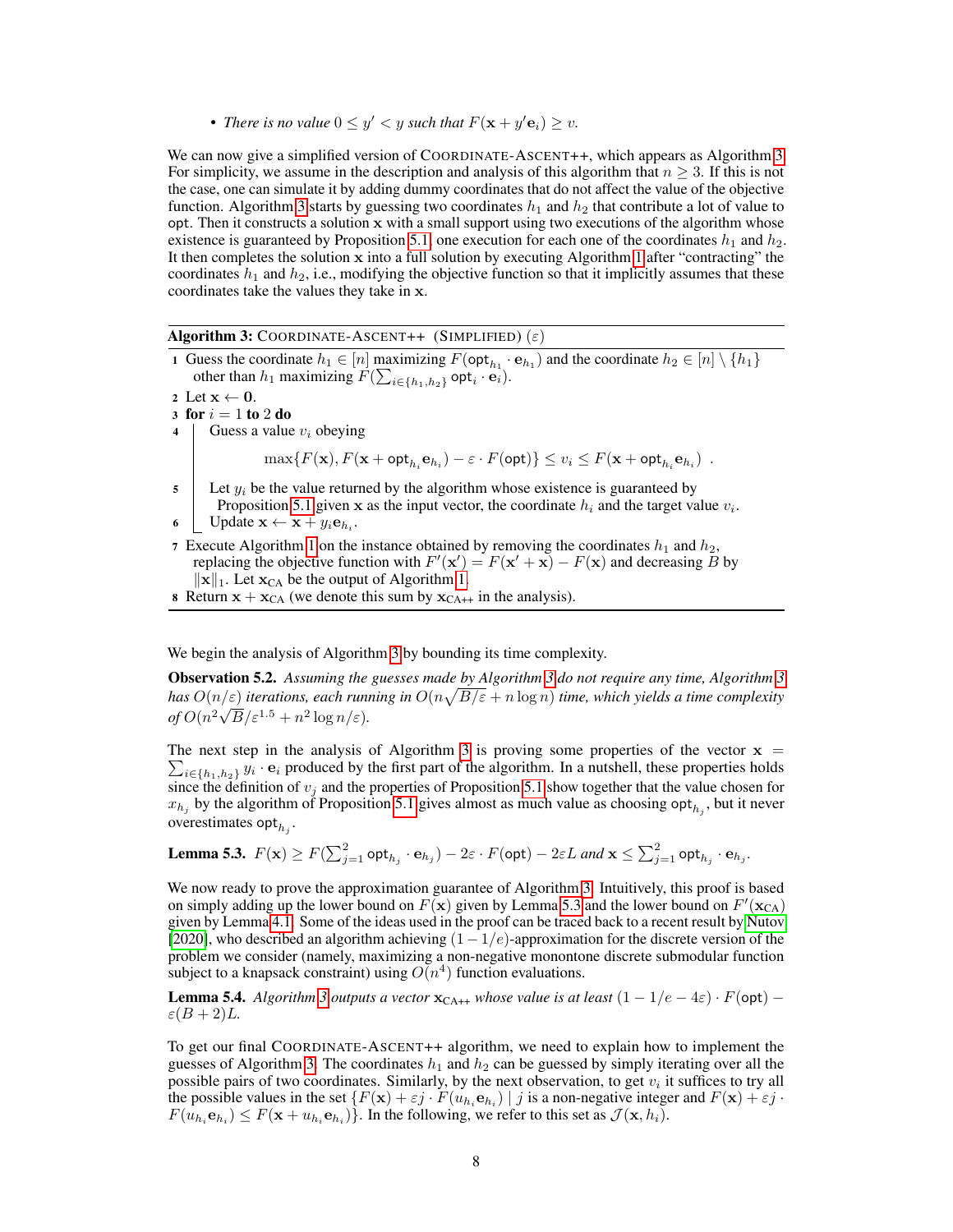Observation 5.5. *Consider the vector* x *at the point in which Algorithm* [3](#page-7-0) guesses the value  $v_i$ . Then, *there exists a value in the set*  $\mathcal{J}(\mathbf{x}, h_i)$  *obeying the requirements from*  $v_i$ *.* 

Our final COORDINATE-ASCENT++ algorithm appears as Algorithm 4. By the above discussion, the number of iterations it makes exceeds the number of iterations given by Observation [5.2](#page-7-0) only by a factor of

$$
n^2 \cdot \prod_{i=1}^2 |\mathcal{J}(\mathbf{x}, h_i)| \leq n^2 \cdot \prod_{i=1}^2 \left(1 + \frac{F(\mathbf{x} + u_{h_i} \mathbf{e}_{h_i}) - F(\mathbf{x})}{\varepsilon \cdot F(u_{h_i} \mathbf{e}_{h_i})}\right) = O(\varepsilon^{-2} n^2) ,
$$

where the equality holds since the submodulrity and non-negativity of f imply  $F(\mathbf{x} + u_{h_i} \mathbf{e}_{h_i})$  –  $F(\mathbf{x}) \leq F(u_{h_i} \mathbf{e}_{h_i}).$ 

Algorithm 4: COORDINATE-ASCENT++  $(\varepsilon)$ 

1 **for** *every pair of distinct coordinates*  $h_1, h_2 \in [n]$  **do** 2 Let  $\mathbf{x}^{(0)} \leftarrow \mathbf{0}$ . 3 **for** every  $v_1 \in \mathcal{J}(\mathbf{x}^{(0)}, h_1)$  do 4  $\parallel$  Let  $y_1$  be the value returned by the algorithm guaranteed by Proposition [5.1](#page-6-0) given  $\mathbf{x}^{(0)}$ as the input vector, the coordinate  $h_1$  and the target value  $v_1$ .  $\mathbf{s}$  | Set  $\mathbf{x}^{(1)} \leftarrow \mathbf{x}^{(0)} + y_1 \mathbf{e}_{h_1}.$ 6 **for** *every*  $v_2 \in \mathcal{J}(\mathbf{x}^{(1)}, h_2)$  do  $7$  | | Let  $y_2$  be the value returned by the algorithm guaranteed by Proposition [5.1](#page-6-0) given  $\mathbf{x}^{(1)}$  as the input vector, the coordinate  $h_2$  and the target value  $v_2$ .  $\mathbf{s}$  | | Update  $\mathbf{x} \leftarrow \mathbf{x}^{(1)} + y_2 \mathbf{e}_{h_2}$ . 9 Execute Algorithm [1](#page-4-0) on the instance obtained by removing the coordinates  $h_1$  and  $h_2$ , replacing the objective function with  $F'(\mathbf{x}') = F(\mathbf{x}' + \mathbf{x}) - F(\mathbf{x})$  and decreasing B by  $\|\mathbf{x}\|_1$ . Let  $\mathbf{x}_{CA}$  be the output of Algorithm [1.](#page-4-0) 10 | | Mark  $x + x_{CA}$  as a candidate solution. 11 Return the solution maximizing  $F$  among all the solutions marked above as candidate solutions.

The next theorem summarizes the result we have proved in this section.

**Theorem 5.6.** *For every*  $\varepsilon \in (0,1)$ *, Algorithm 4 is an algorithm for our problem which produces a solution of value at least*  $(1-1/e-4\varepsilon) \cdot F(\text{opt})-\varepsilon(B+2)L$ *. It has*  $O(n^3/\varepsilon^3)$  *iterations, each running in*  $O(n\sqrt{B/\varepsilon} + n\log n)$  *time, which yields a time complexity of*  $O(n^4\sqrt{B/\varepsilon^{2.5}} + n^4\log n/\varepsilon^3)$ .

In all the loops of Algorithm 4, the iterations are independent, and thus, can be done in parallel instead of sequentially. Thus, the parallel time required for Algorithm 4 is equal to the time complexity of Algorithm [3,](#page-7-0) which by Observation [5.2](#page-7-0) is only  $O(n^2\sqrt{B}/\varepsilon^{1.5} + n^2 \log n/\varepsilon)$ .

## 6 Conclusion

In this paper, we provided the first constant factor approximation guarantees for the problem of maximizing a monotone continuous submodular function subject to a linear constraint. Crucially, our results did not rely on DR-submodularity.

A natural open problem is to extend our algorithms to more involved kinds constraints. To understand the difficult of such an extension, let us recall that our algorithms resemble algorithms for maximizing a submodular *set* function subject to a knapsack constraint even though all the coordinates have a coefficient of 1 in the constraint, which corresponds to a simpler cardinality constraint. Intuitively, this is the case because our algorithms treat monotone non-DR submodular continuous function as if they were monotone submodular *set* functions over an infinite ground set consisting of pairs  $(i, v)$ , where  $i$  is a coordinate and  $v$  is the value assigned to this coordinate. Unfortunately, this intuitive reduction from continuous to set functions converts cardinality constraints into knapsack constraints, forcing us to employ knapsack techniques even when handling cardinality-like constraints. Similarly, other kinds of constraints will also become more involved if the above intuitive reduction is applied to them, often leading to constraints that are difficult to handle.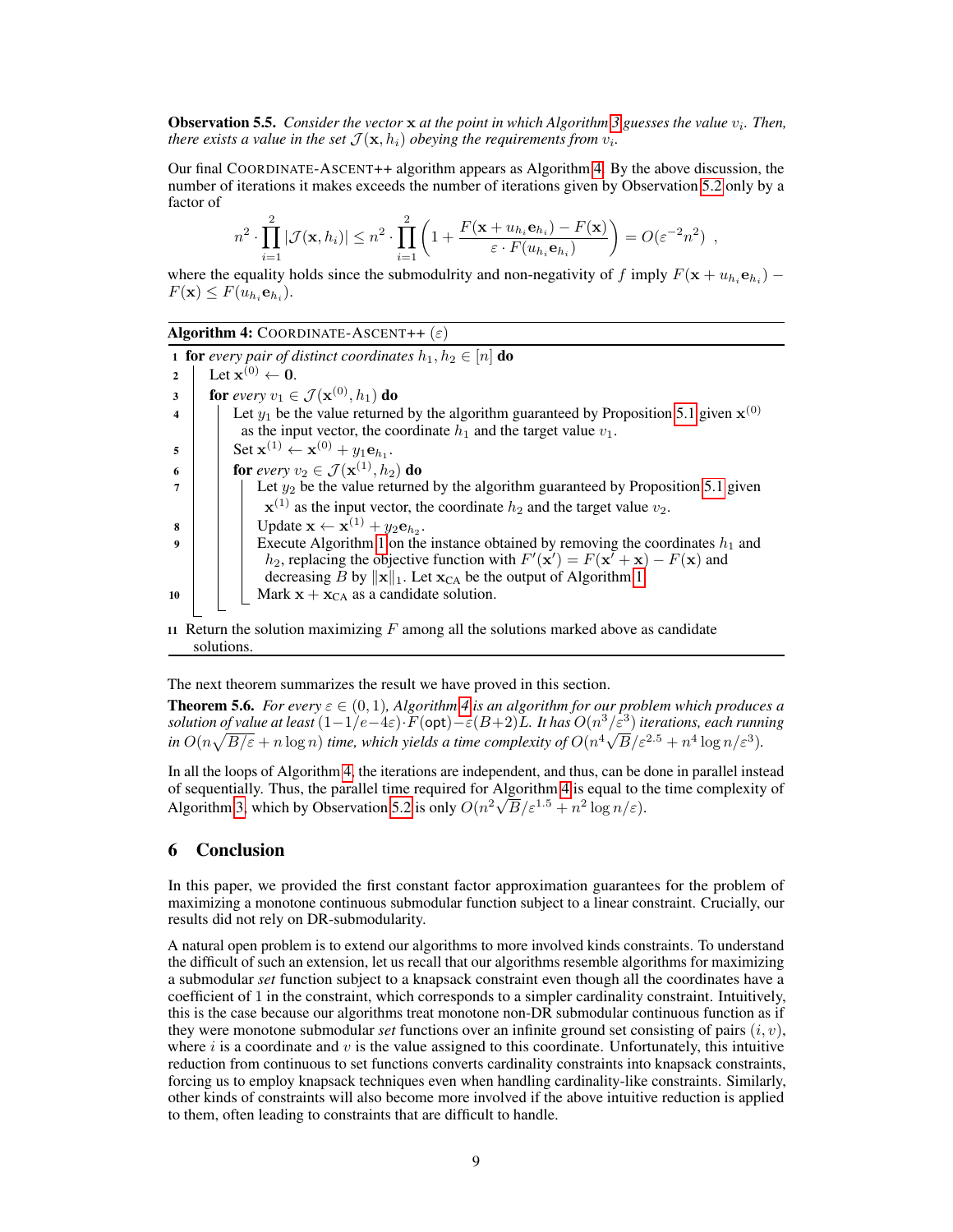## <span id="page-9-0"></span>Broader Impact

In this paper, we provided the first constant factor approximation guarantees for a large class of non-convex functions with combinatorial structure. Since it is a theoretical result in nature, a broader impact discussion is not applicable.

## Acknowledgments and Disclosure of Funding

We would like to thank the anonymous referees for pointing out the work of [Soma and Yoshida](#page-12-0) [\[2018\]](#page-12-0) to us.

The work of Moran Feldman was supported in part by ISF grants no. 1357/16 and 459/20. Amin Karbasi is partially supported by NSF (IIS-1845032), ONR (N00014-19-1-2406), AFOSR (FA9550- 18-1-0160), and TATA Sons Private Limited.

#### References

- Francis R. Bach. Submodular Functions: from Discrete to Continous Domains. *CoRR*, abs/1511.00394, 2015.
- Eric Balkanski, Baharan Mirzasoleiman, and Yaron Singer. Learning Sparse Combinatorial Representations via Two-stage Submodular Maximization. In *Proceedings of The 33rd International Conference on Machine Learning*, pages 2207–2216, 2016.
- Eric Balkanski, Aviad Rubinstein, and Yaron Singer. An optimal approximation for submodular maximization under a matroid constraint in the adaptive complexity model. In *Proceedings of the 51st Annual ACM SIGACT Symposium on Theory of Computing*, 2019.
- An Bian, Kfir Yehuda Levy, Andreas Krause, and Joachim M. Buhmann. Non-monotone continuous dr-submodular maximization: Structure and algorithms. In *Advances in Neural Information Processing Systems (NeurIPS)*, pages 486–496, 2017a.
- Andrew An Bian, Baharan Mirzasoleiman, Joachim M. Buhmann, and Andreas Krause. Guaranteed Non-convex Optimization: Submodular Maximization over Continuous Domains. In *International Conference on Artificial Intelligence and Statistics (AISTATS)*, 2017b.
- Niv Buchbinder and Moran Feldman. Submodular functions maximization problems., 2018.
- Niv Buchbinder and Moran Feldman. Constrained submodular maximization via a non-symmetric technique. *Math. Oper. Res.*, 44(3):988–1005, 2019.
- Gruia Calinescu, Chandra Chekuri, Martin Pal, and Jan Vondrak. Maximizing a submodular set function subject to a matroid constraint. *SIAM Journal on Computing*, 2011a.
- Gruia Calinescu, Chandra Chekuri, Martin Pál, and Jan Vondrák. Maximizing a monotone submodular function subject to a matroid constraint. *SIAM Journal on Computing*, 40(6):1740–1766, 2011b.
- L. Elisa Celis, Amit Deshpande, Tarun Kathuria, and Nisheeth K. Vishnoi. How to be Fair and Diverse? *CoRR*, abs/1610.07183, 2016.
- Chandra Chekuri and Kent Quanrud. Parallelizing greedy for submodular set function maximization in matroids and beyond. In *Proceedings of the 51st Annual ACM SIGACT Symposium on Theory of Computing*, 2019.
- Chandra Chekuri, Jan Vondrák, and Rico Zenklusen. Submodular function maximization via the multilinear relaxation and contention resolution schemes. In *Proceedings of the 43rd ACM Symposium on Theory of Computing (STOC)*, 2011.
- Chandra Sekhar Chekuri, Jan Vondrák, and Rico Zenklusen. Submodular function maximization via the multilinear relaxation and contention resolution schemes. *SIAM Journal on Computing*, 2014.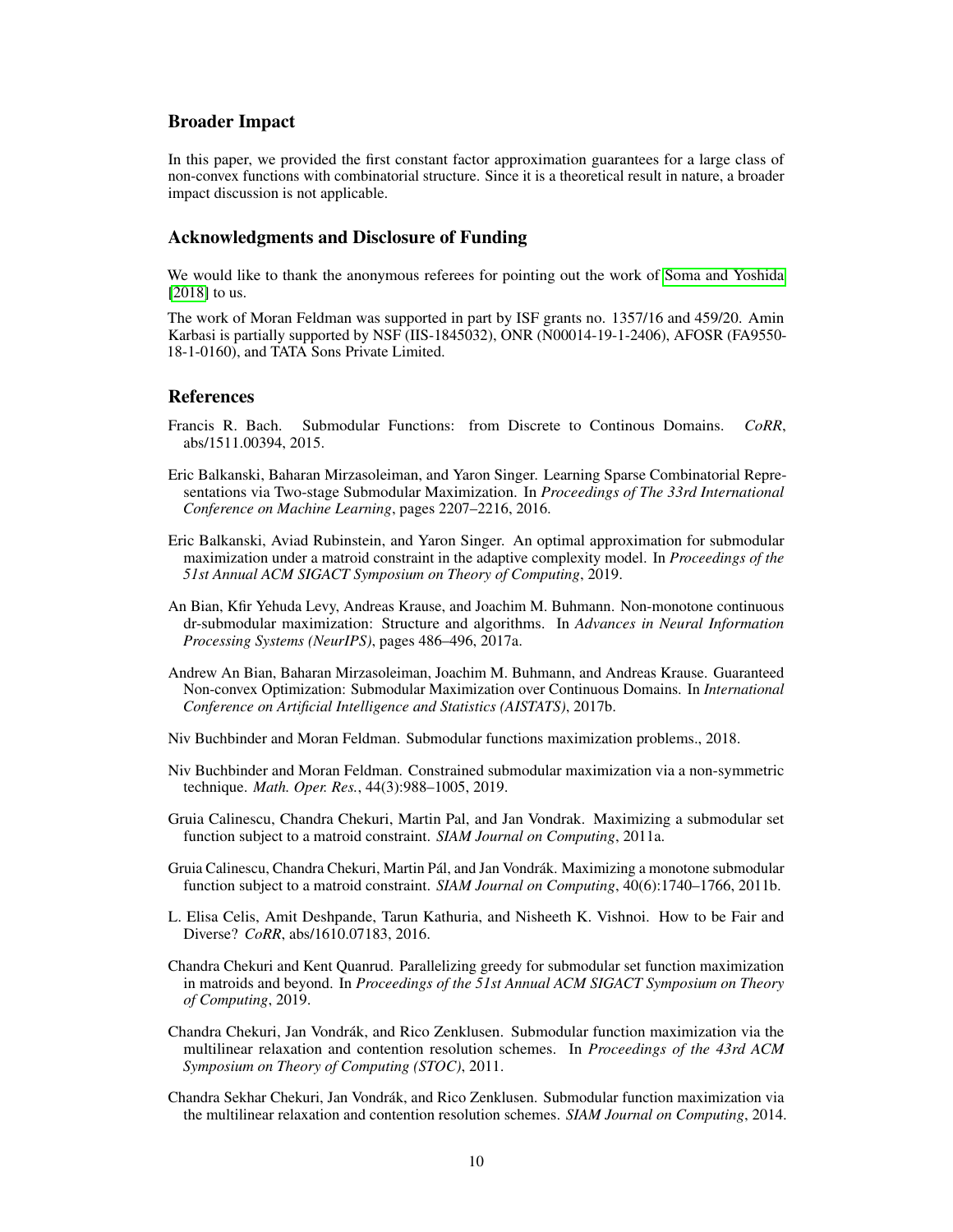- <span id="page-10-0"></span>Lin Chen, Christopher Harshaw, Hamed Hassani, and Amin Karbasi. Projection-free online optimization with stochastic gradient: From convexity to submodularity. In *International Conference on Machine Learning*, 2018a.
- Lin Chen, Hamed Hassani, and Amin Karbasi. Online Continuous Submodular Maximization. In *International Conference on Artificial Intelligence and Statistics (AISTATS)*, pages 1896–1905, 2018b.
- Lin Chen, Moran Feldman, and Amin Karbasi. Unconstrained submodular maximization with constant adaptive complexity. In *Proceedings of the 51st Annual ACM SIGACT Symposium on Theory of Computing*, pages 102–113, 2019.
- Reuven Cohen and Liran Katzir. The generalized maximum coverage problem. *Inf. Process. Lett.*, 108(1):15–22, 2008. doi: 10.1016/j.ipl.2008.03.017. URL [https://doi.org/10.1016/j.ipl.](https://doi.org/10.1016/j.ipl.2008.03.017) [2008.03.017](https://doi.org/10.1016/j.ipl.2008.03.017).
- Abhimanyu Das and David Kempe. Submodular meets Spectral: Greedy Algorithms for Subset Selection, Sparse Approximation and Dictionary Selection. In *International Conference on Machine Learning*, pages 1057–1064, 2011.
- Nikhil R Devanur and Kamal Jain. Online matching with concave returns. In *Proceedings of the forty-fourth annual ACM symposium on Theory of computing*, pages 137–144. ACM, 2012.
- Ethan R. Elenberg, Alexandros G. Dimakis, Moran Feldman, and Amin Karbasi. Streaming Weak Submodularity: Interpreting Neural Networks on the Fly. In *Advances in Neural Information Processing Systems*, 2017.
- Alina Ene, Huy L Nguyen, and Adrian Vladu. Submodular maximization with matroid and packing constraints in parallel. In *Proceedings of the 51st Annual ACM SIGACT Symposium on Theory of Computing*, 2019.
- Shaun Fallat, Steffen Lauritzen, Kayvan Sadeghi, Caroline Uhler, Nanny Wermuth, and Piotr Zwiernik. Total positivity in Markov structures. *The Annals of Statistics*, 45(3):1152–1184, 2017.
- Moran Feldman, Joseph Naor, and Roy Schwartz. A unified continuous greedy algorithm for submodular maximization. In *Foundations of Computer Science (FOCS)*, pages 570–579. IEEE, 2011.
- Satoru Fujishige. *Submodular functions and optimization*, volume 58. Annals of Discrete. Mathematics, North Holland, Amsterdam, 2nd edition, 1991. ISBN 0-444-88556-0.
- Jennifer Gillenwater, Alex Kulesza, and Ben Taskar. Near-optimal map inference for determinantal point processes. In *Advances in Neural Information Processing Systems*, pages 2735–2743, 2012.
- Daniel Golovin and Andreas Krause. Adaptive submodularity: Theory and applications in active learning and stochastic optimization. *Journal of Artificial Intelligence Research*, 42:427–486, 2011.
- Daniel Golovin, Andreas Krause, and Matthew J. Streeter. Online Submodular Maximization under a Matroid Constraint with Application to Learning Assignments. *CoRR*, abs/1407.1082, 2014.
- Andrew Guillory and Jeff Bilmes. Interactive Submodular Set Cover. In *International Conference on Machine Learning*, pages 415–422. Omnipress, 2010.
- Chris Harshaw, Moran Feldman, Justin Ward, and Amin Karbasi. Submodular maximization beyond non-negativity: Guarantees, fast algorithms, and applications. In *International Conference on Machine Learning*, 2019.
- Hamed Hassani, Amin Karbasi, Aryan Mokhtari, and Zebang Shen. Stochastic conditional gradient++: (non-)convex minimization and continuous submodular maximization, 2019.
- S. Hamed Hassani, Mahdi Soltanolkotabi, and Amin Karbasi. Gradient Methods for Submodular Maximization. In *Advances in Neural Information Processing Systems*, pages 5843–5853, 2017.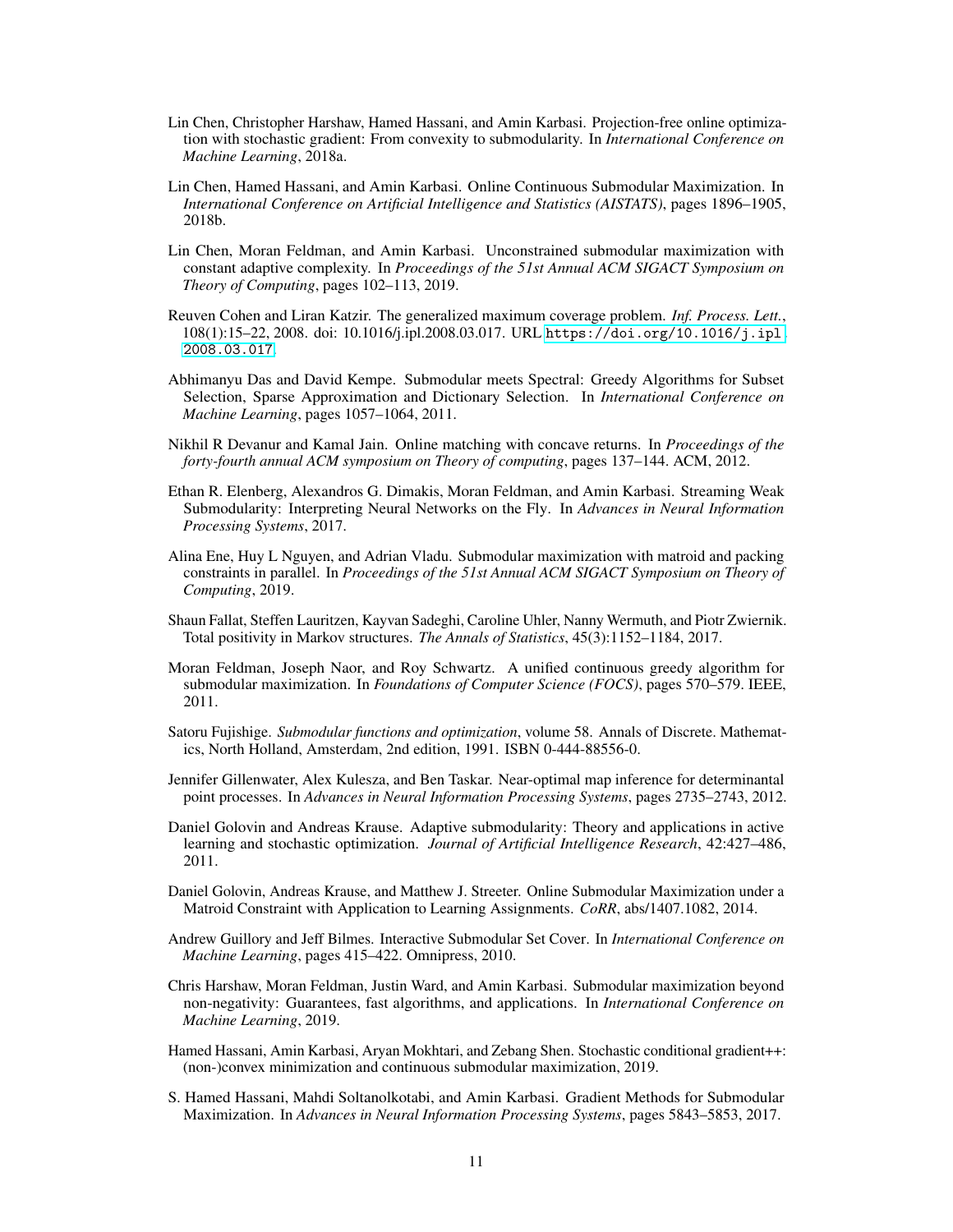- <span id="page-11-0"></span>Amin Karbasi, Hamed Hassani, Aryan Mokhtari, and Zebang Shen. Stochastic continuous greedy ++: When upper and lower bounds match. In *Advances in Neural Information Processing Systems (NeurIPS)*, pages 13066–13076, 2019.
- Samuel Karlin and Yosef Rinott. Classes of orderings of measures and related correlation inequalities. i. multivariate totally positive distributions. *Journal of Multivariate Analysis*, 10(4):467–498, 1980.
- Ehsan Kazemi, Morteza Zadimoghaddam, and Amin Karbasi. Scalable deletion-robust submodular maximization: Data summarization with privacy and fairness constraints. In *International conference on machine learning*, pages 2544–2553, 2018.
- David Kempe, Jon Kleinberg, and Éva Tardos. Maximizing the spread of influence through a social network. In *Proceedings of the ninth ACM SIGKDD international conference on Knowledge discovery and data mining*, pages 137–146. ACM, 2003.
- Qi Lei, Lingfei Wu, Pin-Yu Chen, Alexandros G Dimakis, Inderjit S Dhillon, and Michael Witbrock. Discrete adversarial attacks and submodular optimization with applications to text classification. *arXiv preprint arXiv:1812.00151*, 2018.
- Hui Lin and Jeff A. Bilmes. Learning Mixtures of Submodular Shells with Application to Document Summarization. In *Proceedings of the Twenty-Eighth Conference on Uncertainty in Artificial Intelligence*, pages 479–490, 2012.
- Aranyak Mehta, Amin Saberi, Umesh Vazirani, and Vijay Vazirani. Adwords and generalized online matching. *Journal of the ACM (JACM)*, 2007.
- Baharan Mirzasoleiman, Amin Karbasi, Rik Sarkar, and Andreas Krause. Distributed Submodular Maximization: Identifying Representative Elements in Massive Data. In *Advances in Neural Information Processing Systems*, pages 2049–2057, 2013.
- Marko Mitrovic, Ehsan Kazemi, Moran Feldman, Andreas Krause, and Amin Karbasi. Adaptive sequence submodularity. In *Advances in Neural Information Processing Systems*, pages 5353–5364, 2019.
- Aryan Mokhtari, Hamed Hassani, and Amin Karbasi. Conditional gradient method for stochastic submodular maximization: Closing the gap. In *International Conference on Artificial Intelligence and Statistics*, pages 1886–1895, 2018a.
- Aryan Mokhtari, Hamed Hassani, and Amin Karbasi. Decentralized submodular maximization: Bridging discrete and continuous settings. In *International Conference on Machine Learning*, 2018b.
- Aryan Mokhtari, Hamed Hassani, and Amin Karbasi. Stochastic conditional gradient methods: From convex minimization to submodular maximization. *arXiv preprint arXiv:1804.09554*, 2018c.
- Rad Niazadeh, Tim Roughgarden, and Joshua R. Wang. Optimal algorithms for continuous nonmonotone submodular and DR-submodular maximization. In *Advances in Neural Information Processing Systems 31*, pages 9617–9627, 2018.
- Zeev Nutov, 2020. Personal communication.
- Hyun Oh Song, Stefanie Jegelka, Vivek Rathod, and Kevin Murphy. Deep metric learning via facility location. In *Proceedings of the IEEE Conference on Computer Vision and Pattern Recognition*, pages 5382–5390, 2017.
- Mehraveh Salehi, Amin Karbasi, Dustin Scheinost, and R Todd Constable. A submodular approach to create individualized parcellations of the human brain. In *International Conference on Medical Image Computing and Computer-Assisted Intervention*, pages 478–485. Springer, 2017.
- Adish Singla, Ilija Bogunovic, Gábor Bartók, Amin Karbasi, and Andreas Krause. Near-optimally teaching the crowd to classify. In *International Conference on Machine Learning*, 2014.
- Tasuku Soma and Yuichi Yoshida. A generalization of submodular cover via the diminishing return property on the integer lattice. In *Advances in Neural Information Processing Systems*, pages 847–855, 2015.